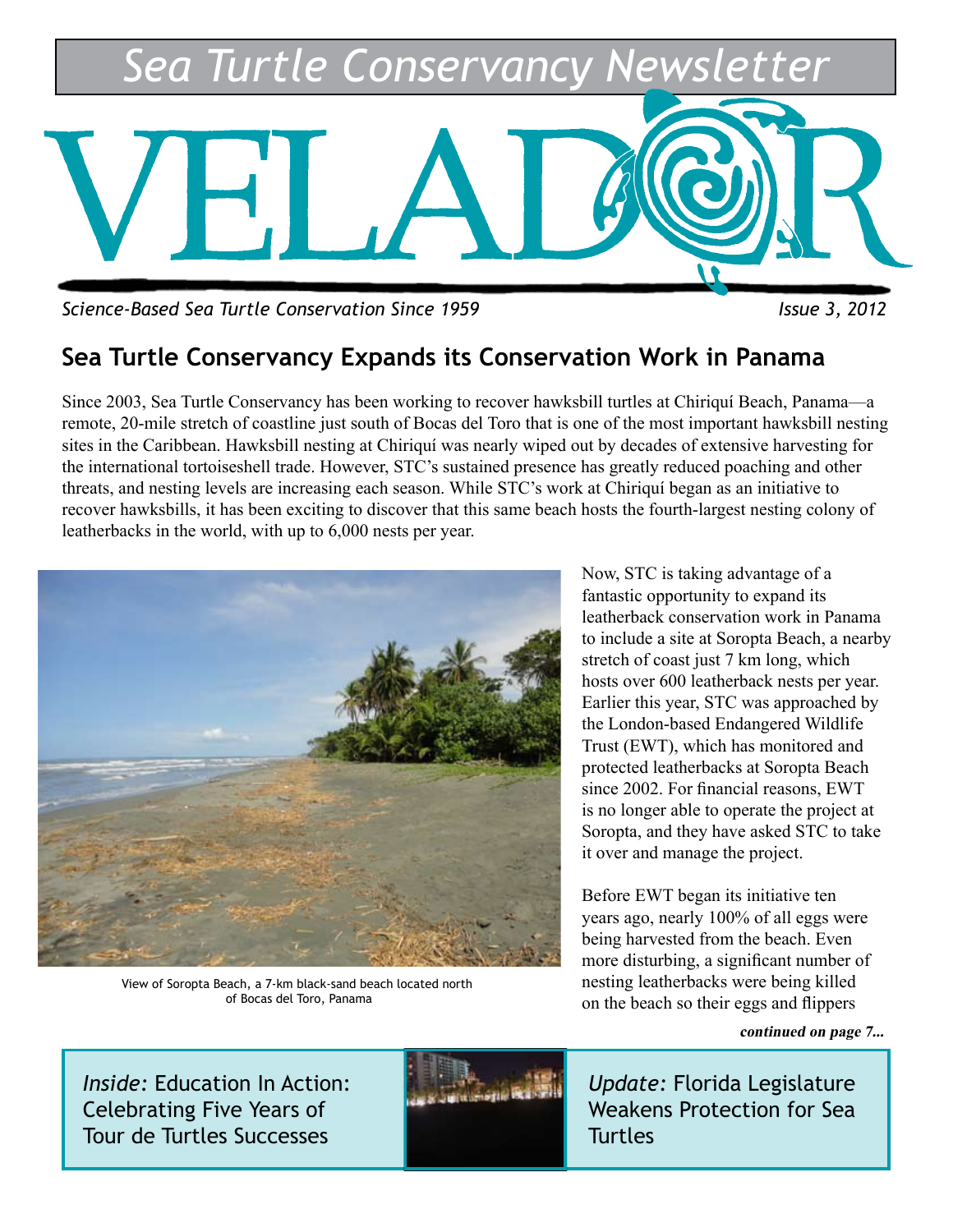# *Membership*

## **Sea Turtle AdvoKids Making a Difference**

Sea Turtle Conservancy launched Sea Turtle AdvoKids to give kids an opportunity to get involved in our efforts to save endangered sea turtle populations. In this issue, STC is recognizing three outstanding AdvoKids for going above and beyond in their quest to advocate and make a difference for sea turtles.







#### **Sammy C. - 10 - Wisconsin**

Sammy joined STC in 2010 with his first donation of \$83. His parents emailed STC and said that he was fundraising to save sea turtles by selling coffee and hot chocolate in his neighborhood in the middle of winter! They attached a picture of Sammy bundled up in a parka surrounded by snow. Since 2009, Sammy has raised more than \$600. Most recently, he played his viola at the Willy State Fair in Madison, Wisconsin and raised \$100. His parents said that our staff and fans on Facebook have inspired him even more.

#### **Maya H. - 12 - New Jersey**

Maya returned from visiting STC's Biological Field Station in Tortuguero, Costa Rica and emailed staff to say that she was impressed with the work being done to save endangered sea turtles. She adopted a turtle and named him Leonard. Inspired, Maya completed a "Mitzvah Project" by competing in a triathlon to raise funds for sea turtles. With help from neighbors, family, teachers and friends, she raised over \$600 in support of STC. She says, "the experience of raising money, training and competing in a Triathlon for Sea Turtle Conservancy makes me feel incredibly proud."

#### **Cori M. - 8 - Florida**

Cori has been volunteering (with her mom) for STC at the Barrier Island Center and during Tour de Turtles since 2008. This year, she hosted a school presentation about sea turtles and conservation to six second-grade classes -- more than 100 kids! Check out a video of her presentation on facebook.com/conserveturtles. She has also raised more than \$100 for STC and is currently a finalist for the Blue Ambassadors of the Year award for her commitment to sea turtle conservation.

#### VELADOR {bel.a.dor}

 In Caribbean cultures, **Velador** translates as "one who stands vigil" — originally referring to turtle and egg harvesters who waited at night for turtles to come ashore. Now STC claims this title for its newsletter, and around the Caribbean STC's researchers and volunteers are replacing poachers as the new veladors.

 The **Velador** is published for members and supporters of the nonprofit **Sea Turtle Conservancy**. STC is dedicated to the conservation of sea turtles through research, advocacy, education and protection of the habitats upon which they depend.

> Executive Director **David Godfrey**

Scientific Director **Dr. Emma Harrison**

**Controller Pat McCloskey**

Director of International Policy **Marydele Donnelly**

Technology & Research Specialist **Daniel Evans**

> Coastal Policy Coordinator **Gary Appelson**

Sea Turtle Lighting Specialist **Karen Shudes**

> Development Director **Chris Ann Keehner**

Public Relations Coordinator **Rocio Johnson**

> Office Manager **Kim Aslan**

Membership Coordinator **Merna Wimsatt**

BIC Community Stewardship Coordinator **Donna Lee Crawford**

> Director, Costa Rica Operations **Roxana Silman**

Tortuguero Field Station Manager **Randall Torres**

Tortuguero Visitors Center Coordinator **Indira Torres**

> San José Office Assistant **Maria Laura Castro**

Panama Research Coordinator **Cristina Ordoñez**

**Sea Turtle Conservancy**

4424 NW 13th Street, Suite B-11 Gainesville, Florida 32609 Phone: (352) 373-6441 Fax: (352) 375-2449 E-mail: stc@conserveturtles.org Website: www.conserveturtles.org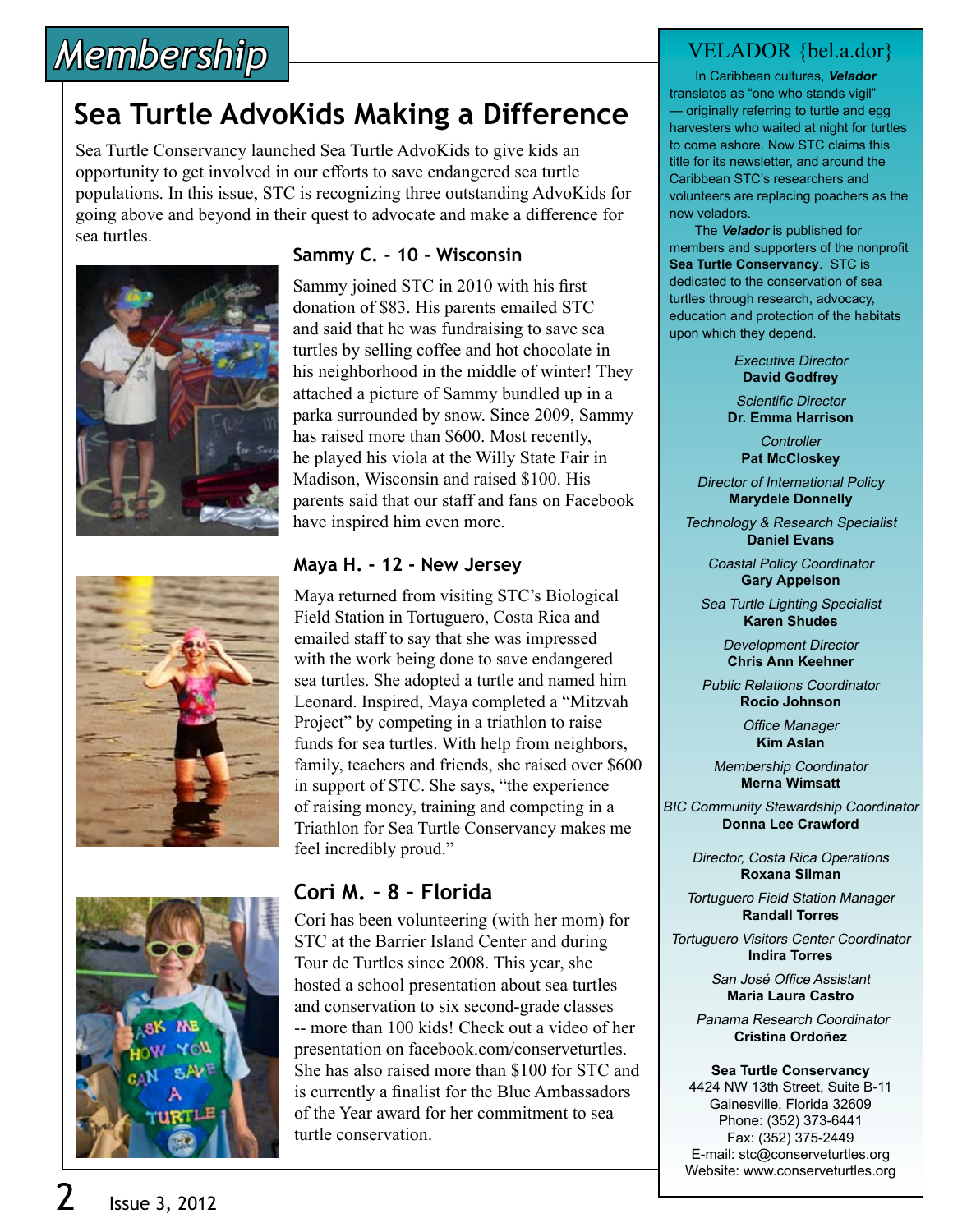## **Celebrating Five Years of Tour de Turtles Successes**

I recall STC executive director David Godfrey walking through the door of my office in January of 2008 exclaiming, "I have a new idea for revamping our satellite-tracking education program based on the idea that saving sea turtles is a 'marathon' not a sprint." He called Dan Evans, STC satellitetracking guru, to join us in my office and explained how he had started brainstorming an idea during the International Sea Turtle Symposium that would take the organization's pioneering use of the Internet to track sea turtles to a whole new level. We talked over the details of David's idea and by the end of the day the "Tour de Turtles" had been 'hatched.'

Using satellite-tracked turtles scheduled to be released that summer, STC created a fun, interactive website to raise awareness about threats to sea turtles. Each of the turtles would compete in a mock sea turtle marathon, all with the goal of seeing how far they could swim during their migrations, while STC gathered important data on their pelagic movements.

A secondary competition was also developed to raise awareness about specific threats sea turtles face--the Causes Challenge. By encouraging people to sponsor individual sea turtle competitors, Tour de Turtles also gave audiences a mechanism for directly supporting STC's conservation efforts. Turtles symbolically compete in the event to help raise awareness about different issues affecting sea turtles, including commercial fisheries bycatch, marine debris, harvesting of turtles and eggs, illegal trade in hawksbill shells, etc. While the research and educational components of Tour de Turtles were fun and interesting, we wanted fans to become personally invested in these sea turtles through the Causes Challenge.

During that first year of Tour de Turtles, STC tracked nine turtles representing five species from five different locations. This included an olive ridley turtle from El Salvador; this was both the first ridley ever tracked by STC, as well as the first turtle in the Pacific. STC hosted successful public releases of

some of the satellite-tracked turtles, which allowed more than 1,000 people to get up close to an adult sea turtle and see our scientists at work on the beach.

Fast forward to 2012. As I prepare to recount this year's migration marathon, I swell with pride to see how far Tour de Turtles has come in five years because of supporters like you and our generous corporate sponsors. As members of STC, your passion and support for sea turtles has driven Tour de Turtles. Together with new and longtime sponsors, volunteers, research partners and staff, the fifth anniversary of Tour de Turtles truly captures what sea turtle conservation is all about!

As this newsletter goes to press, Tour de Turtles is tracking 13 sea turtles representing four species from six different nesting locations across the Caribbean and Atlantic, including another first, this time tracking turtles from Mexico's Yucatan Peninsula.



Sea turtles seem to love beautiful, tropical beaches just like people do, so as we launch the Tour de Turtles each year we often have the privilege of traveling to exotic locations in search of turtles to participate in the research and education program. Of course, the turtles themselves don't know they are participating in such a widely monitored event. At many of our launch sites, we host several hundred (and sometimes more than 1,000) people who come out to watch the satellite-tagged turtles crawl back to the sea to begin their migrations. Both public and private support for the program has greatly exceeded our hopes. As a result of generous contributions from sponsors, foundations, and members like

**continued on page 7...**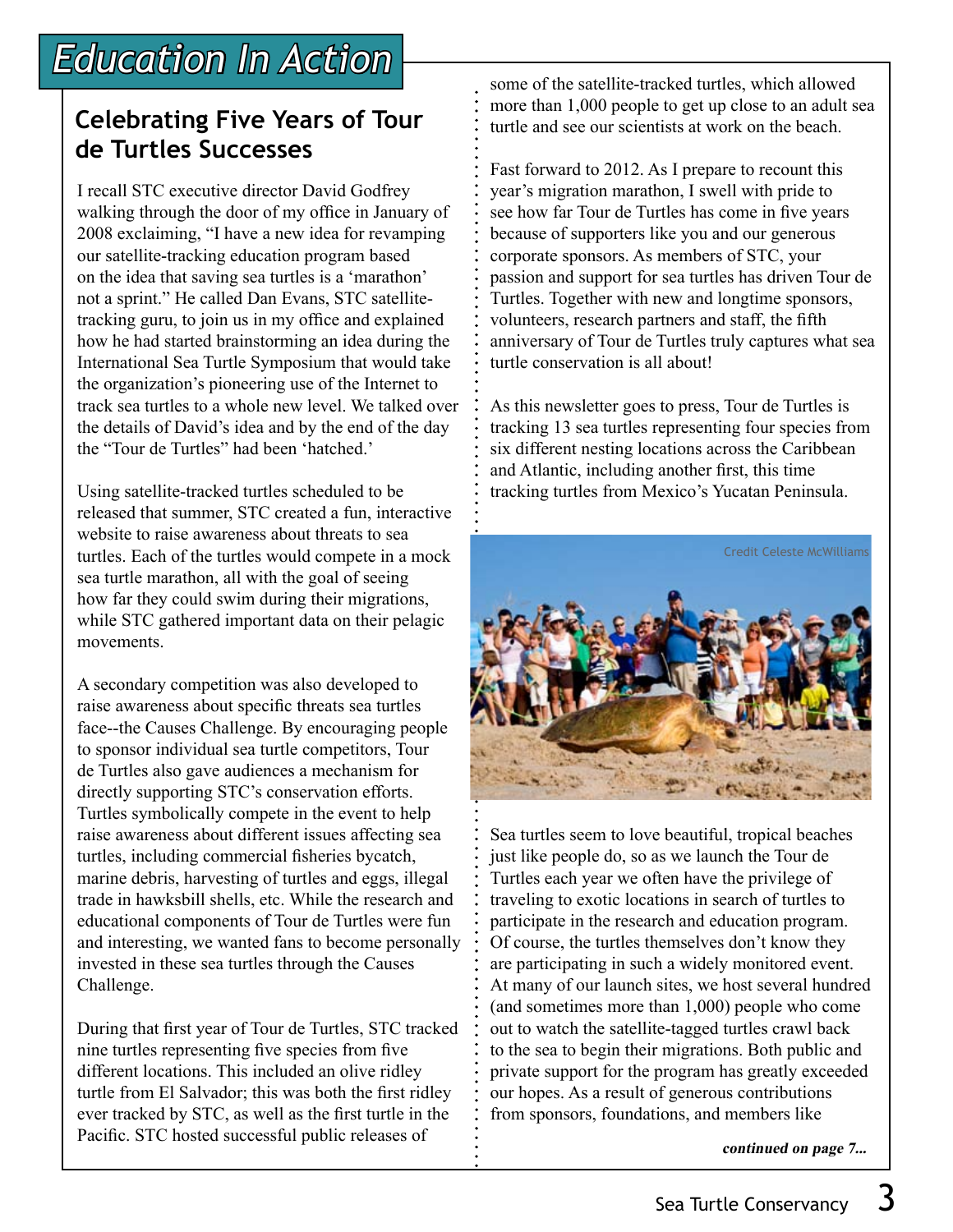#### **Bermuda Turtle Project Vital to Studying Juvenile Turtles**

Sea turtles have an incredibly complex life cycle. Hatchlings emerge from their nests on tropical beaches, crawl to the sea and then swim off for many years to grow and develop at distant feeding grounds. After several decades the mature females then return to the nesting beach where they were hatched, and the process begins all over again. Most sea turtle research focuses on nesting beaches, such as STC's long-term programs at Tortuguero, Costa Rica, and Chiriquí Beach, Panama. Investigating reproductive biology and nesting behavior of adult females, and studying nest survivorship and hatching success are certainly important. However, this research tells just one part of the sea turtle story. To find out more about the behavior and threats faced by immature turtles, one must leave the beach behind and take a good look at what turtles are doing in their marine foraging areas.

At first glance, Bermuda might seem an unlikely location for young turtles to migrate to considering its relatively small size (just 20.6 square miles) and its position in the middle of the Atlantic Ocean -- some 1,000 km from the nearest landmass. At one time there was an important aggregation of nesting green turtles in Bermuda, which were unfortunately harvested to extinction. Nowadays the island (or more correctly islands – there are over 180 in total) supports a healthy population of juvenile green and hawksbill turtles in its numerous reefs and extensive sea grass flats.

In 1968, Dr. H. Clay Frick, II, a Board member of Sea Turtle Conservancy (formerly Caribbean Conservation Corporation), began a tagging program that focused on the juvenile turtles of Bermuda. This research program, now the longestcontinuous in-water study of sea turtles in the world, is continued today as the Bermuda Turtle Project (BTP) -- a collaborative effort between Sea Turtle Conservancy (STC), the Bermuda Aquarium, Museum and Zoo (BAMZ) and the

Bermuda Zoological Society. Drs. Anne and Peter Meylan, research associates with STC, are the scientific directors for the project. As part of the project, each summer a two-week course is conducted for international participants and Bermudian students wanting to learn about the biology of sea turtles and to gain practical experience in the methods used to capture turtles in-water. I was lucky enough to have participated as a student in this course back in 2004, and this year, now as STC Scientific Director, I returned to Bermuda to help with the 2012 research program and the training course.

Every morning as we made our way aboard the research vessel RV Endurance to the study site that had been selected for the day, we held a discussion on a different aspect of sea turtle biology; from

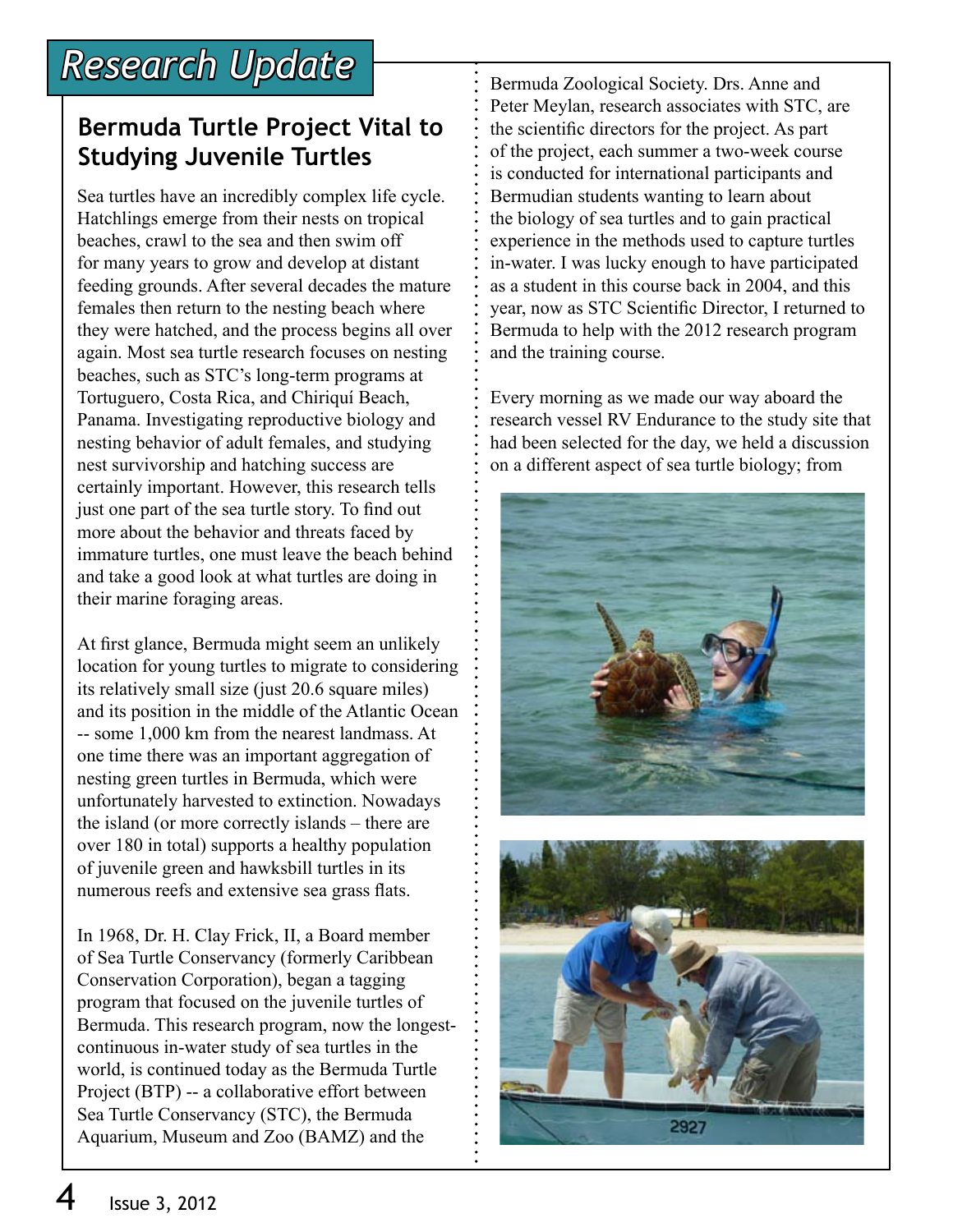classic papers by Dr. Archie Carr to recent studies using modern research techniques, such as stable isotope analysis.

Once at the day's study site, we set a long circular net around an area of sea grass and patch reef roughtly the size of a football field. All the turtles on the inside of the net would gradually become entangled in the net. To ensure that none of the turtles was ever harmed, teams of snorkelers constantly patrolled the net. As turtles became caught they were immediately removed and brought aboard the main research boat.

Once on the RV Endurance, each turtle was placed in a styrofoam 'bed' to stop them from crawling around and possibly injuring themselves. They were then tagged, measured, weighed and released back into the ocean.



We also got to work with a research group studying Bermuda's sea grass (the main food of green turtles). They put cameras and transmitters on some of the bigger turtles we caught to learn more about what they eat, their eating behavior, and their daily movements. The footage they shot was quite informative, as it gives a fantastic 'turtle's eye view' of everything the turtle sees and does.

A special event for 2012 was the public release of a turtle with a satellite transmitter. This turtle, named 'Fripper' by sponsor RenaissanceRe, is



one of five competing in the Bermuda Tour de Turtles (also called the Race on the Rock). Fripper was released early one morning in front of a large crowd of interested spectators. The event was widely covered by local newspaper and television stations, and thousands of Bermudians are actively following the movements of the participating turtles. Anyone with Internet access can follow along for free as well at www.tourdeturtles.org/bermuda.



2012 Bermuda Turtle Project Participants

The 2012 research season in Bermuda was a great success. Research was conducted at 14 foraging sites; 144 green turtles and one hawksbill were caught and released. This included 32 turtles that had been tagged in previous years of the project. Now, I just have to wait another 20 years or so before these juvenile green turtles show up as adults on the Tortuguero nesting beach.

> **By Dr. Emma Harrison** *Scientific Director*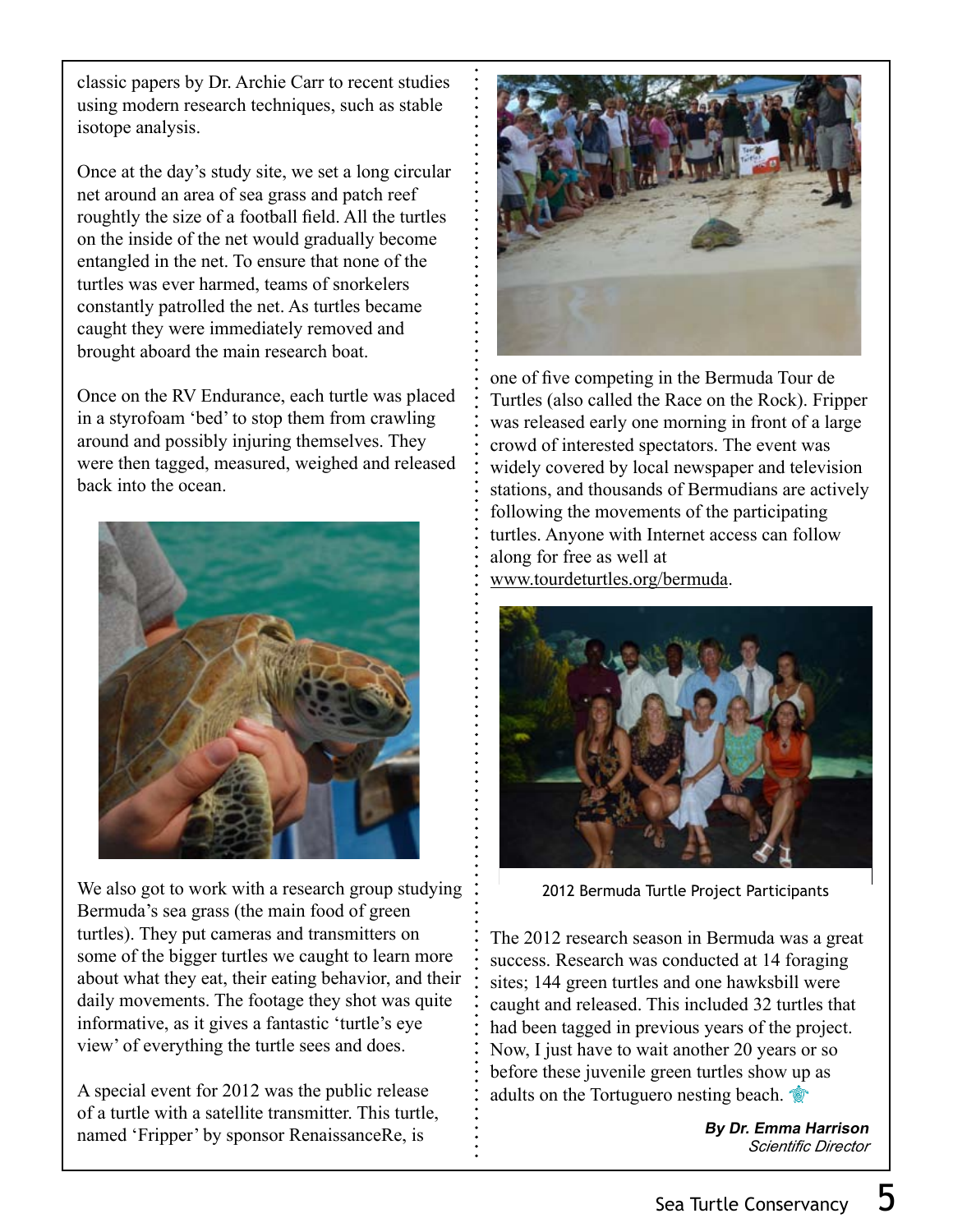# *Policy Update*

### **Florida Legislature Weakens Protection for Sea Turtles**

The 2012 Florida Legislature may have dealt a severe blow to sea turtle conservation when it passed the regulatory streamlining bill -- House Bill 503. Among many other things in the bill, it also removed the requirement that certain types of large new development projects adjacent to the beach must

have a permanent "sea turtle friendly" lighting plan as part of their permit.

Deep in the 41-page bill is language establishing a new "general permit" for large development projects that require storm water management systems. These new permits will be issued for projects that cover less than 10 acres and have less than 2 acres of impervious surface; hence they are referred to as 10-2 general permits. They replace the much more complicated Environmental Resource Permit. The general permit describes in detail what the permit applicant is allowed to do. The permit is then granted through a self certification process

with limited agency oversight. This general permit "fast track" approach is being pushed by Florida Governor Rick Scott and the legislature in their ongoing efforts to streamline regulatory oversight of development activities.

Environmental Resource Permits (ERP) are issued for projects that require storm water systems or otherwise alter surface water flows. They regulate the construction of large development projects. Most ERPs can only be issued if they meet a "public interest test" or provide "reasonable assurance"

that threatened and endangered species or their habitats will not be harmed. For over a decade this has meant that ERPs must include approved lighting plans to protect sea turtles when these large developments (high-rise condominiums or hotels) are adjacent to nesting beaches. The new 10-2 general permit removes the requirement of a lighting plan. Unfortunately, this reduction in sea turtle protection was not disclosed in the detailed bill analysis that accompanied the new legislation or by the bill's legislative sponsors as it moved

through the legislature.



lights. There are also local lighting ordinances that may kick in and help regulate beachfront lighting allowed under a 10-2 permit, but the effectiveness of these ordinances vary greatly from county to county. Regardless of these other safeguards, the new 10-2 permits likely will allow large multifamily structures to be built adjacent to important nesting beaches without turtle-safe lighting. This will be a major setback for sea turtle conservation in Florida.

> *By Gary Appelson Florida Policy Coordinator*



Examples of beachfront lighting from a sea turtle's perspective on the beach

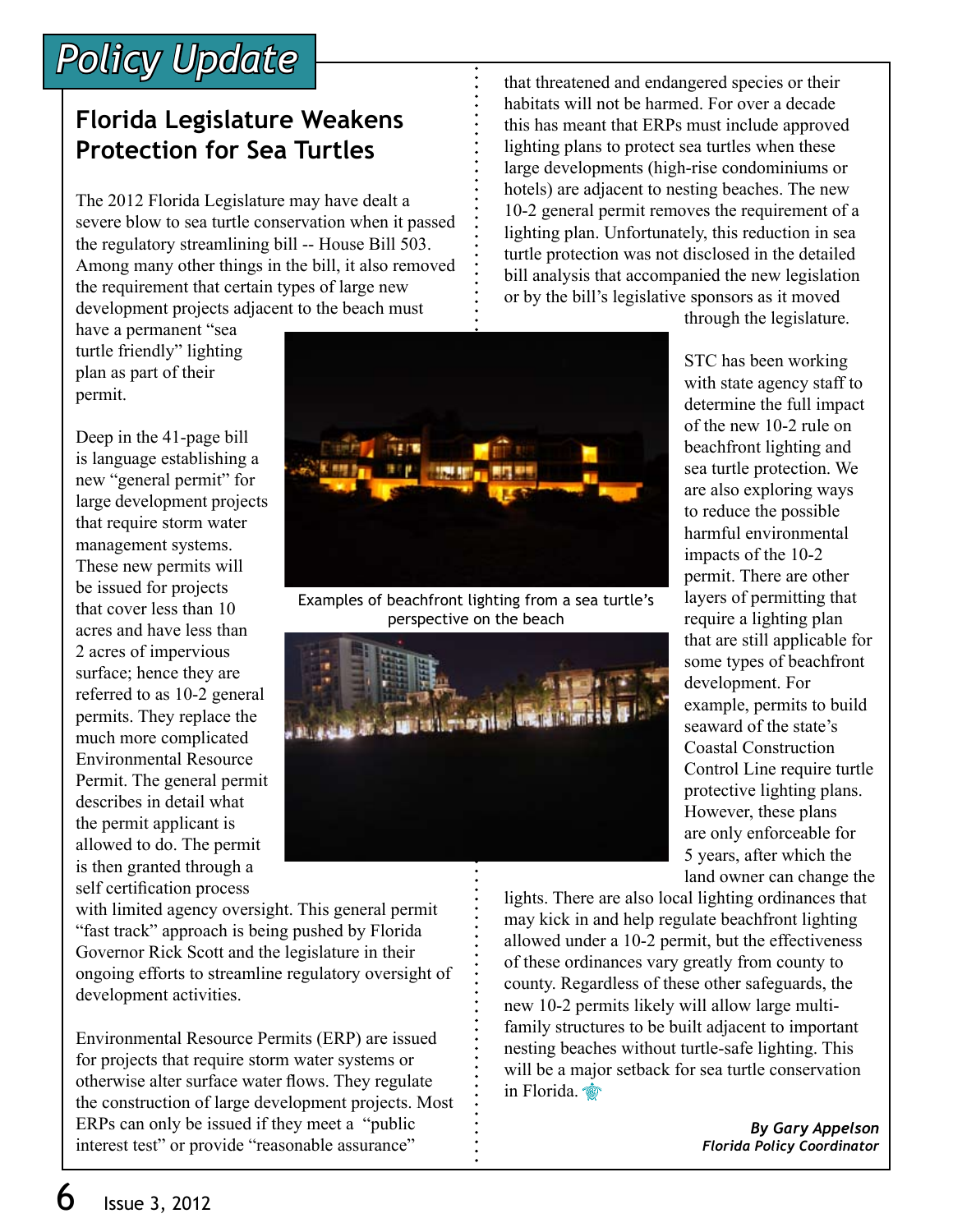#### **... continued from page 3**

you, we have so far raised more than \$80,000 in direct support of sea turtle research, education and conservation programs.

Tour de Turtles has received such positive feedback results that in 2012 we recruited our partners in the Bermuda Turtle Project to join us in launching a Bermuda-focused edition of Tour de Turtles (Race On the Rock) to satellite-track juvenile green turtles in Bermuda's nearshore waters (See Emma Harrison's story on page 4).

Our work is not done yet. If you believe in protecting endangered wildlife and educating the next generation about sea turtles, help STC spread the word about Tour de Turtles. If you have adopted one of the competitors, cheer for your turtle on facebook.com/conserveturtles and on Twitter @

conserveturtles, using hashtag #TourDeTurtles. We are building upon our powerful social media community of almost 15,000 informed and proactive sea turtle enthusiasts, and every Like, Tweet and Share counts!

You can also take a moment to get to know the companies and other private entities that sponsor each of the Tour de Turtles competitors. Links to each are included on the event website (www. tourdeturtles.org). Their sponsorship support helps makes TdT possible.

Most of all, I want to give you, our loyal members, kudos for getting involved in sea turtle conservation and following the inspiring migrations of these amazing animals on our website. Your participation is what makes this program a real success.

> **By Rocio Johnson** *Public Relations Coordinator*

#### **... continued from cover**

could be harvested—leaving the rest of the poor turtles to rot on the beach. EWT's intervention virtually eliminated egg poaching, and nesting by leatherbacks has increased from around 450 nests per year in 2002 to a high of 675 in 2010. Without a yearround conservation presence at Soropta, poachers will move back in and erase the gains of the past decade. STC's goal is to



Slaughtered Leatherback at Soropta Beach

lodging for staff and volunteers, plus a small cafeteria, storage and restroom/shower facilities. Most importantly, in addition to the camp facilities, STC will acquired 35 acres of prime beachfront property along the nesting beach at Soropta. Thanks to generous support from the Firedoll Foundation, STC has been able to purchase the land and existing station facilities from EWT.

continue the successful program set up by EWT to protect this critical leatherback nesting beach.

Expanding STC's work in Panama to include Soropta fits perfectly with our ongoing research and conservation programs at Chiriquí Beach and other nearby nesting sites. While protecting Soropta's leatherbacks, the new program also opens up exciting opportunities for training turtle biologists and launching an eco-volunteer program for people interested in working specifically with leatherbacks.

STC's research and conservation work at Soropta will be based out of a modest camp that includes

STC will take over management and protection of this critical leatherback nesting site in time for the start of the 2013 nesting season. Our challenge now is to raise sufficient funding to support a year-round monitoring and protection program at this site. To help us launch and maintain this important new project, please consider making a donation using the envelope included in this issue. With support from our members, the new Soropta project will help STC protect more turtles and train more scientists. Stay tuned to hear more about our upcoming work in Soropta.

> **By David Godfrey** *Executive Director*

**Chris Ann Keehner** *Development Director* **&**